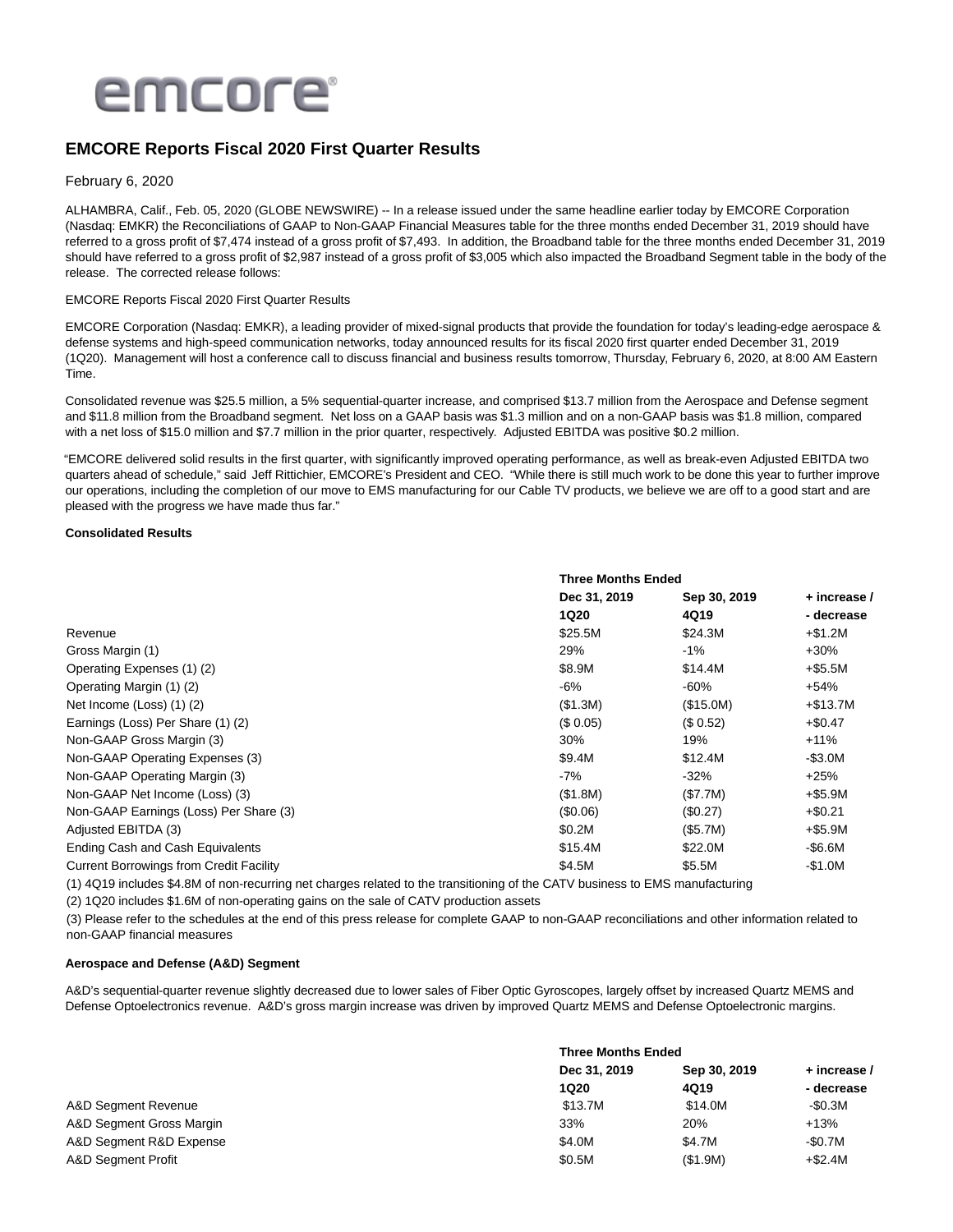| Non-GAAP A&D Segment Gross Margin (1) | 33%           | 21%     | $+12%$  |
|---------------------------------------|---------------|---------|---------|
| Non-GAAP A&D Segment R&D Expense (1)  | \$3.9M        | \$4.6M  | -\$0.7M |
| Non-GAAP A&D Segment Profit           | \$0.7M        | (S1.7M) | +\$2.4M |
| $\cdots$                              | $\sim$ $\sim$ |         |         |

(1) Please refer to the schedules at the end of this press release for complete GAAP to non-GAAP reconciliations and other information related to non-GAAP financial measures

#### **Broadband Segment**

Broadband's sequential-quarter revenue increase was driven by increased sales across the full portfolio of product lines including CATV, Chips, and Wireless. Broadband's gross margin increase, excluding a 4Q19 \$4.7 million non-recurring charge related to the transitioning of the CATV business, was driven by a more favorable mix and lower costs.

|                                             | <b>Three Months Ended</b> |              |              |
|---------------------------------------------|---------------------------|--------------|--------------|
|                                             | Dec 31, 2019              | Sep 30, 2019 | + increase / |
|                                             | <b>1Q20</b>               | 4Q19         | - decrease   |
| <b>Broadband Segment Revenue</b>            | \$11.8M                   | \$10.3M      | +\$1.5M      |
| Broadband Segment Gross Margin (1)          | 25%                       | $-29%$       | $+54%$       |
| Broadband Segment R&D Expense               | \$0.7M                    | \$1.8M       | -\$1.1M      |
| <b>Broadband Segment Profit</b>             | \$2.3M                    | -\$4.8M      | \$7.1M       |
| Non-GAAP Broadband Segment Gross Margin (2) | 26%                       | 17%          | $+9\%$       |
| Non-GAAP Broadband Segment R&D Expense (2)  | \$0.6M                    | \$1.7M       | -\$1.1M      |
| Non-GAAP Broadband Segment Profit           | \$2.4M                    | \$0.1M       | $+ $2.3M$    |
|                                             |                           |              |              |

(1) 4Q19 includes a \$4.7M non-recurring charge related to the transitioning of the CATV business

(2) Please refer to the schedules at the end of this press release for complete GAAP to non-GAAP reconciliations and other information related to non-GAAP financial measures

#### **Business Outlook**

The Company expects revenue for the fiscal second quarter ending March 31, 2020 (2Q20) to be in the range of \$23 million to \$25 million.

#### **Conference Call**

The Company will discuss its financial results on February 6, 2020 at 8:00 a.m. ET (5:00 a.m. PT). The call will be available by dialing 800-353-6461. For international callers, please dial +1 334-323-0501. The conference passcode number is 7352152. The call will be webcast live via the Company's website at http://investor.emcore.com/events.cfm.</u> A webcast will be available for replay beginning Thursday, February 6, 2020 for at least 90 days following the conclusion of the call on the Company's website.

#### **About EMCORE**

EMCORE Corporation is a leading provider of advanced mixed-signal products that provide the foundation for today's leading-edge aerospace & defense systems and high-speed broadband communication networks. Our optical chips, components, subsystems and systems enable broadband and wireless service providers to continually enhance their network capacity, speed, and coverage to advance the free flow of information that empowers the lives of millions of people daily. The mixed-signal technology at the heart of our broadband transmission products is shared with our fiber optic gyros and military communications links to provide the aerospace and defense markets state-of-the-art systems that keep us safe in an increasingly unpredictable world.

EMCORE's performance-leading optical components and systems serve a broad array of applications including cable television, fiber-to-the-premise networks, telecommunications, data centers, wireless infrastructure, satellite RF fiber links, navigation systems, and military communications. EMCORE has vertically integrated manufacturing capability through its world-class Indium Phosphide (InP) wafer fabrication facility at our headquarters in Alhambra, California and is ISO 9001 certified in Alhambra and at our facility in Beijing, China. Our manufacturing facility located in Concord, California is registered to AS 9100 standards. For further information about EMCORE, visit http://www.emcore.com.

#### **Use of Non-GAAP Financial Measures**

The Company conforms to U.S. Generally Accepted Accounting Principles (GAAP) in the preparation of its financial statements. We disclose supplemental non-GAAP earnings measures for gross profit margin, operating expenses, operating profit margin, net income, and earnings per share, as well as adjusted EBITDA.

Management believes these supplemental non-GAAP measures reflect the Company's core ongoing operating performance and facilitates comparisons across reporting periods. The Company uses these measures when evaluating its financial results and for planning and forecasting of future periods. We believe that these supplemental non-GAAP measures are also useful to investors in assessing our operating performance. While we believe in the usefulness of these supplemental non-GAAP measures, there are limitations. Our non-GAAP measures may not be reported by other companies in our industry and/or may not be directly comparable to similarly titled measures of other companies due to potential differences in calculation. We compensate for these limitations by using these non-GAAP measures as a supplement to GAAP and by providing the reconciliations to the most comparable GAAP measure.

The schedules at the end of this press release reconcile the Company's non-GAAP measures to the most directly comparable GAAP measure. The adjustments share one or more of the following characteristics: they are unusual and the Company does not expect them to recur in the ordinary course of its business, they do not involve the expenditure of cash, they are unrelated to the ongoing operation of the business in the ordinary course, or their magnitude and timing is largely outside of the Company's control. For all reporting periods disclosed, the Company has applied consistent rationale, method, and adjustments in reconciling non-GAAP measures to the most directly comparable GAAP measure.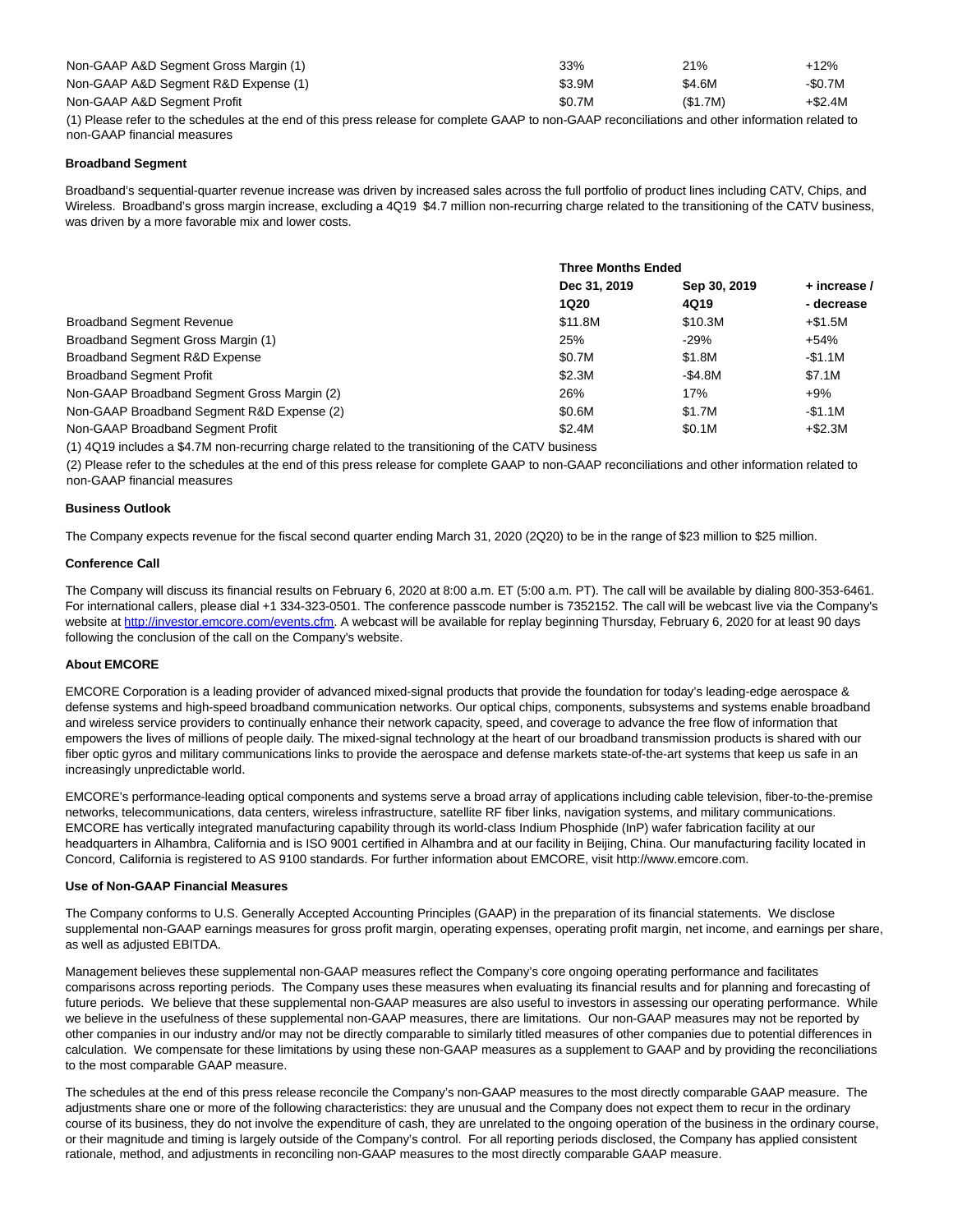Non-GAAP measures are not in accordance with or an alternative to GAAP, nor are they meant to be considered in isolation or as a substitute for comparable GAAP measures. Our disclosures of these measures should be read only in conjunction with our financial statements prepared in accordance with GAAP. Non-GAAP measures should not be viewed as a substitute for the Company's GAAP results.

#### **Forward-Looking Statements**

The information provided herein may include forward-looking statements within the meaning of Section 27A of the Securities Act of 1933 and Section 21E of the Securities Exchange Act of 1934 ("Exchange Act"). These forward-looking statements are largely based on our current expectations and projections about future events and financial trends affecting the financial condition of our business. Such forward-looking statements include, in particular, projections about our future results, statements about our plans, strategies, business prospects, changes and trends in our business and the markets in which we operate.

These forward-looking statements may be identified by the use of terms and phrases such as "anticipates", "believes", "can", "could", "estimates", "expects", "forecasts", "intends", "may", "plans", "projects", "targets", "will", and similar expressions or variations of these terms and similar phrases. Additionally, statements concerning future matters such as the development of new products, enhancements or technologies, sales levels, expense levels and other statements regarding matters that are not historical are forward-looking statements. We caution that these forward-looking statements relate to future events or our future financial performance and are subject to business, economic, and other risks and uncertainties, both known and unknown, that may cause actual results, levels of activity, performance or achievements of our business or our industry to be materially different from those expressed or implied by any forward-looking statements.

These forward-looking statements involve risks and uncertainties that could cause actual results to differ materially from those projected, including without limitation, the following: (a) the rapidly evolving markets for the Company's products and uncertainty regarding the development of these markets; (b) the Company's historical dependence on sales to a limited number of customers and fluctuations in the mix of products and customers in any period; (c) delays and other difficulties in commercializing new products; (d) the failure of new products: (i) to perform as expected without material defects, (ii) to be manufactured at acceptable volumes, yields, and cost, (iii) to be qualified and accepted by our customers, and (iv) to successfully compete with products offered by our competitors; (e) uncertainties concerning the availability and cost of commodity materials and specialized product components that we do not make internally; (f) actions by competitors; (g) risks and uncertainties related to applicable laws and regulations, including the impact of changes to applicable tax laws and tariff regulations; (h) acquisition-related risks, including that (i) the revenues and net operating results obtained from our acquisition of the Systron Donner Inertial ("SDI") business may not meet our expectations, (ii) the costs and cash expenditures for integration of the SDI business operations may be higher than expected, (iii) there could be losses and liabilities arising from the acquisition of SDI that we will not be able to recover from any source, and (iv) we may not realize sufficient scale in our navigation systems product line from the SDI acquisition and will need to take additional steps, including making additional acquisitions, to achieve our growth objectives for this product line; (i) risks related to our ability to obtain capital; (j) risks related to the transition of certain of our manufacturing operations from our Beijing facility to a contract manufacturer's facility; and (k) other risks and uncertainties discussed under Item 1A - Risk Factors in our Annual Report on Form 10-K for the fiscal year ended September 30, 2019, as updated by our subsequent periodic reports.

Forward-looking statements are based on certain assumptions and analysis made in light of our experience and perception of historical trends, current conditions and expected future developments as well as other factors that we believe are appropriate under the circumstances. While these statements represent our judgment on what the future may hold, and we believe these judgments are reasonable, these statements are not guarantees of any events or financial results. All forward-looking statements in this press release are made as of the date hereof, based on information available to us as of the date hereof, and subsequent facts or circumstances may contradict, obviate, undermine, or otherwise fail to support or substantiate such statements. We caution you not to rely on these statements without also considering the risks and uncertainties associated with these statements and our business that are addressed in our filings with the Securities and Exchange Commission ("SEC") that are available on the SEC's web site located at www.sec.gov, including the sections entitled "Risk Factors" in our Annual Report on Form 10-K and our Quarterly Reports on Form 10-Q. Certain information included in this press release may supersede or supplement forward-looking statements in our other Exchange Act reports filed with the SEC. We assume no obligation to update any forward-looking statement to conform such statements to actual results or to changes in our expectations, except as required by applicable law or regulation.

### **EMCORE CORPORATION**

#### **Condensed Consolidated Statement of Operations**

|                                      |              | For the three months ended |              |  |
|--------------------------------------|--------------|----------------------------|--------------|--|
|                                      | December 31, |                            |              |  |
|                                      | 2019         |                            | 2018         |  |
| Revenue                              | \$<br>25,482 |                            | \$<br>24,001 |  |
| Cost of revenue                      | 18,008       |                            | 18,193       |  |
| Gross profit                         | 7,474        |                            | 5,808        |  |
| Operating expense:                   |              |                            |              |  |
| Selling, general, and administrative | 5,887        |                            | 7,593        |  |
| Research and development             | 4,642        |                            | 4,019        |  |
| Gain on sale of assets               | (1,602)      |                            |              |  |
| Total operating expense              | 8,927        |                            | 11,612       |  |
| Operating loss                       | (1, 453)     |                            | (5,804)      |  |
| Other income:                        |              |                            |              |  |
| Interest (expense) income, net       | (15)         |                            | 267          |  |
| Foreign exchange gain                | 147          |                            | 14           |  |
| Total other income                   | 132          |                            | 281          |  |
|                                      |              |                            |              |  |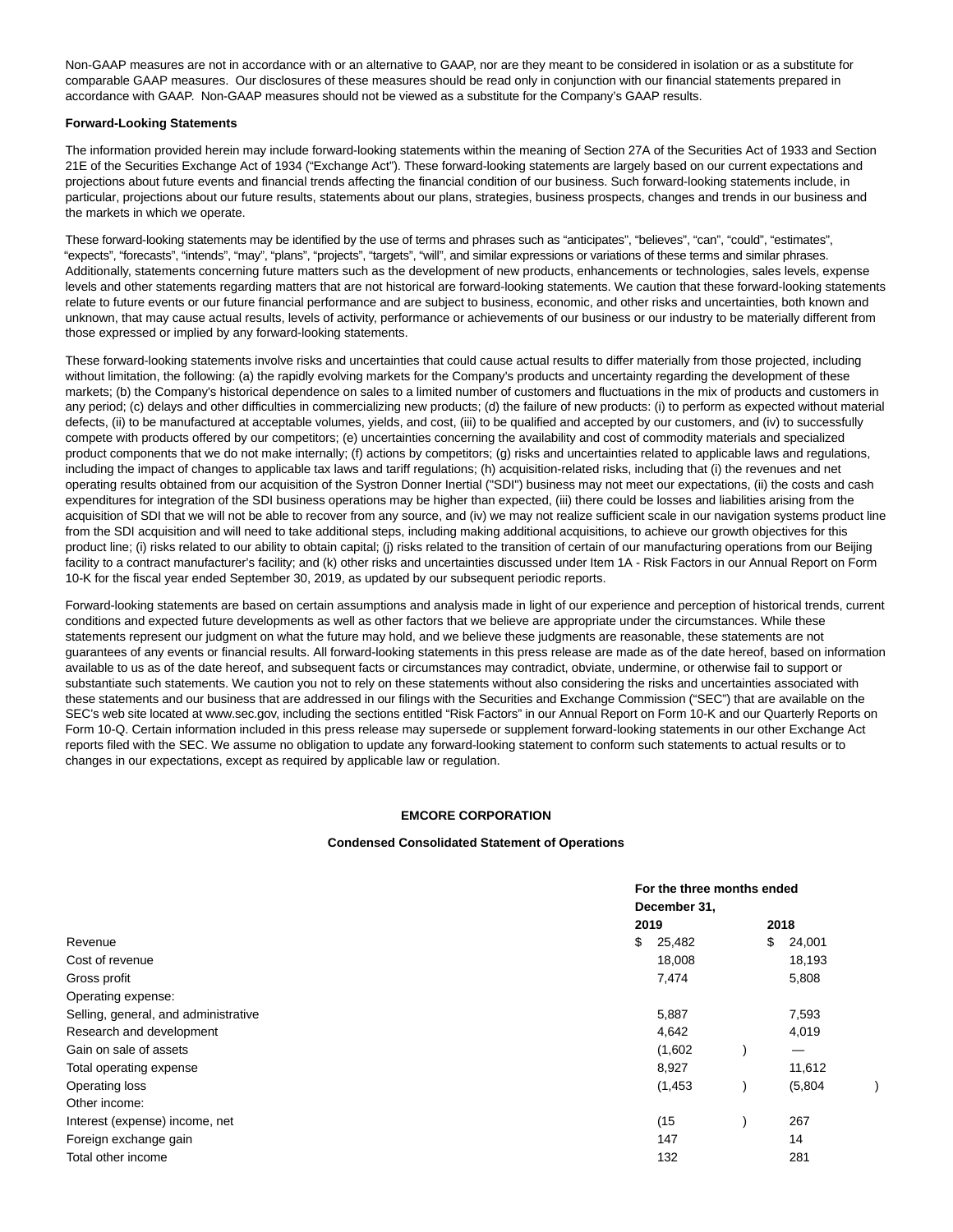| Loss before income tax expense                                  |     | (1, 321) |  | (5, 523) |  |
|-----------------------------------------------------------------|-----|----------|--|----------|--|
| Income tax expense                                              |     | (14)     |  | (15      |  |
| Net loss                                                        | S.  | (1, 335) |  | (5.538)  |  |
| Foreign exchange translation adjustment                         |     | (36      |  | 14       |  |
| Comprehensive loss                                              | \$. | (1,371   |  | (5,524)  |  |
| Per share data:                                                 |     |          |  |          |  |
| Net loss per basic and diluted share                            | S.  | (0.05)   |  | (0.20)   |  |
| Weighted-average number of basic and diluted shares outstanding |     | 28,832   |  | 27,534   |  |

## **EMCORE CORPORATION**

### **Condensed Consolidated Balance Sheets**

|                                                                                                                                                                                                                     | As of<br>December 31,<br>2019 | As of<br>September 30,<br>2019 |
|---------------------------------------------------------------------------------------------------------------------------------------------------------------------------------------------------------------------|-------------------------------|--------------------------------|
| <b>ASSETS</b>                                                                                                                                                                                                       |                               |                                |
| Current assets:                                                                                                                                                                                                     |                               |                                |
| Cash and cash equivalents                                                                                                                                                                                           | \$15,356                      | \$21,574                       |
| Restricted cash                                                                                                                                                                                                     | 30                            | 403                            |
| Accounts receivable, net of allowance of \$258 and \$148, respectively                                                                                                                                              | 19,279                        | 18,497                         |
| Contract assets                                                                                                                                                                                                     | 1,625                         | 1,055                          |
| Inventory                                                                                                                                                                                                           | 25,095                        | 24,051                         |
| Prepaid expenses and other current assets                                                                                                                                                                           | 4,983                         | 6,389                          |
| Assets held for sale                                                                                                                                                                                                | 1,678                         |                                |
| Total current assets                                                                                                                                                                                                | 68,047                        | 71,969                         |
| Property, plant, and equipment, net                                                                                                                                                                                 | 33,996                        | 37,223                         |
| Goodwill                                                                                                                                                                                                            | 69                            | 69                             |
| ROU assets                                                                                                                                                                                                          | 4,586                         |                                |
| Other intangible assets, net                                                                                                                                                                                        | 229                           | 239                            |
| Other non-current assets                                                                                                                                                                                            | 62                            | 62                             |
| <b>Total assets</b>                                                                                                                                                                                                 | \$106,989                     | \$109,562                      |
| <b>LIABILITIES and SHAREHOLDERS' EQUITY</b>                                                                                                                                                                         |                               |                                |
| Current liabilities:                                                                                                                                                                                                |                               |                                |
| Borrowings from credit facility                                                                                                                                                                                     | \$4,459                       | \$5,497                        |
| Accounts payable                                                                                                                                                                                                    | 10,796                        | 10,701                         |
| Accrued expenses and other current liabilities                                                                                                                                                                      | 8,929                         | 14,521                         |
| ROU liability - current                                                                                                                                                                                             | 823                           |                                |
| <b>Total current liabilities</b>                                                                                                                                                                                    | 25,007                        | 30,719                         |
| ROU liability - non-current                                                                                                                                                                                         | 3,882                         |                                |
| Asset retirement obligations                                                                                                                                                                                        | 1,898                         | 1,890                          |
| Other long-term liabilities                                                                                                                                                                                         | 73                            | 207                            |
| <b>Total liabilities</b>                                                                                                                                                                                            | 30,860                        | 32,816                         |
| Commitments and contingencies (Note 13)                                                                                                                                                                             |                               |                                |
| Shareholders' equity:                                                                                                                                                                                               |                               |                                |
| Common stock, no par value, 50,000 shares authorized; 35,858 shares issued and 28,948 shares<br>outstanding as of December 31, 2019; 35,803 shares issued and 28,893 shares outstanding as of<br>September 30, 2019 | 740,680                       | 739,926                        |
| Treasury stock at cost; 6,910 shares                                                                                                                                                                                | (47, 721)<br>$\lambda$        | (47, 721)                      |
| Accumulated other comprehensive income                                                                                                                                                                              | 914                           | 950                            |
| <b>Accumulated deficit</b>                                                                                                                                                                                          | (617, 744)<br>$\lambda$       | (616, 409)                     |
| Total shareholders' equity                                                                                                                                                                                          | 76,129                        | 76,746                         |
| Total liabilities and shareholders' equity                                                                                                                                                                          | \$106,989                     | \$109,562                      |

# **EMCORE CORPORATION**

**Reconciliations of GAAP to Non-GAAP Financial Measures**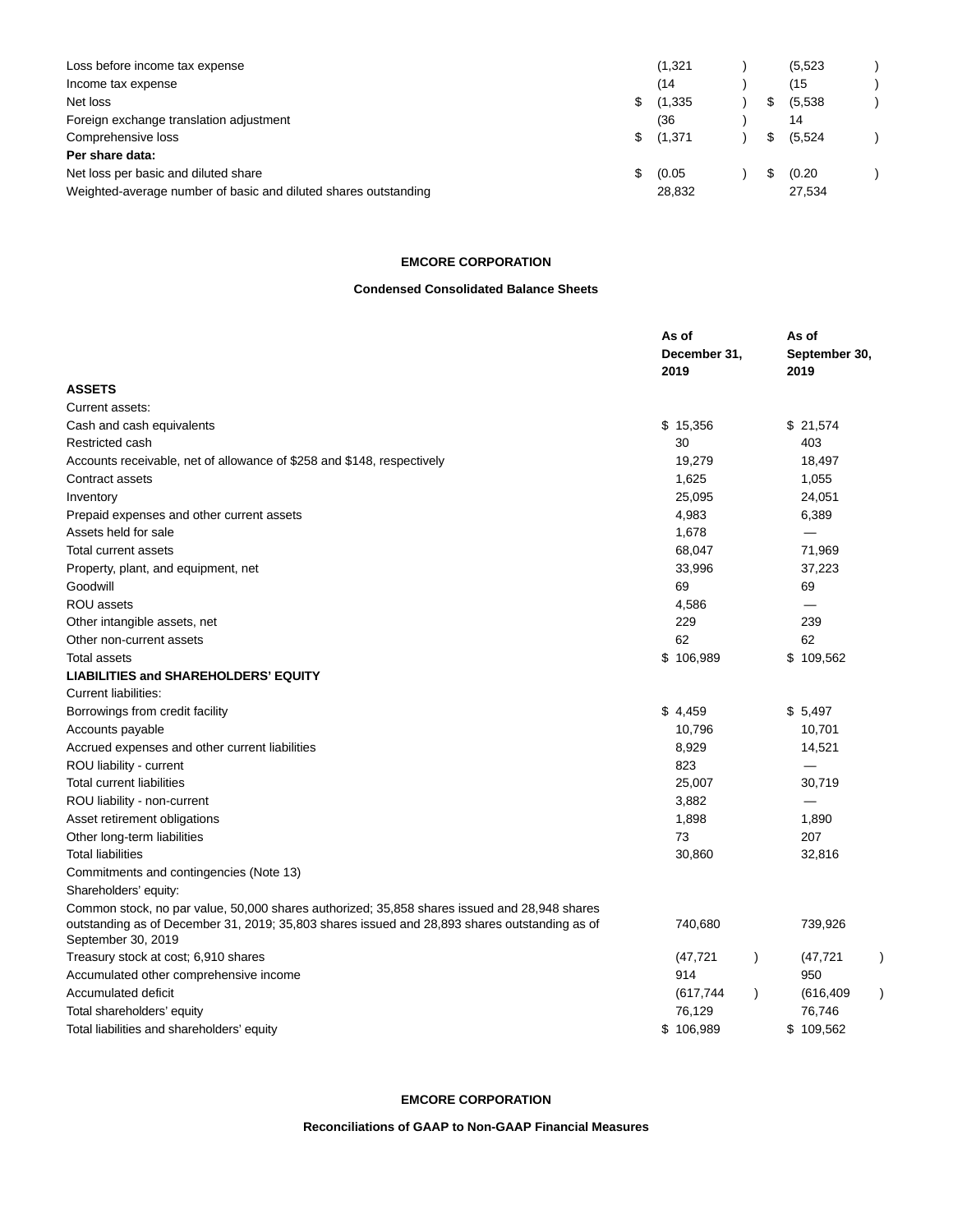|                                             | <b>Three Months Ended</b> |              |  |
|---------------------------------------------|---------------------------|--------------|--|
|                                             | Dec 31, 2019              | Sep 30, 2019 |  |
|                                             | <b>1Q20</b>               | 4Q19         |  |
| <b>Gross Profit</b>                         | \$7,474                   | \$ (232)     |  |
| <b>Gross Margin</b>                         | 29%                       | $-1\%$       |  |
| <b>Adjustments:</b>                         |                           |              |  |
| Stock-based compensation                    | 136                       | 128          |  |
| Asset retirement obligation (ARO) accretion | 8                         | 14           |  |
| Amortization of acquired intangibles        | 9                         | 11           |  |
| CATV transition - inventory adjustment      |                           | 4,714        |  |
| <b>Total adjustments</b>                    | 153                       | 4,867        |  |
| <b>Non-GAAP Gross Profit</b>                | \$7,627                   | \$4,635      |  |
| <b>Non-GAAP Gross Margin</b>                | 30%                       | 19%          |  |

|                                                  | <b>Three Months Ended</b> |  |              |  |
|--------------------------------------------------|---------------------------|--|--------------|--|
|                                                  | Dec 31, 2019              |  | Sep 30, 2019 |  |
|                                                  | <b>1Q20</b>               |  | 4Q19         |  |
| <b>Operating Expenses</b>                        | \$8,927                   |  | \$14,376     |  |
| Stock-based compensation                         | (666)                     |  | (655)        |  |
| Acquisition-related expenses                     | (40)                      |  | (146)        |  |
| Severance and restructuring charges              | –                         |  | (86          |  |
| CATV transition - severance charges              | (204)                     |  | (388         |  |
| CATV transition - gain on sale of asset          | 1,583                     |  | 302          |  |
| Litigation-related expenses & arbitration ruling | (204)                     |  | (1,022)      |  |
| Gain/loss due to change in ARO estimate          |                           |  | (26          |  |
| Gain/loss on sale of assets                      | 19                        |  |              |  |
| <b>Non-GAAP Operating Expenses</b>               | \$9,415                   |  | \$12,355     |  |

|                                                  | <b>Three Months Ended</b> |                      |  |
|--------------------------------------------------|---------------------------|----------------------|--|
|                                                  | Dec 31, 2019<br>1Q20      | Sep 30, 2019<br>4Q19 |  |
| <b>Operating Profit</b>                          | \$(1,453)                 | \$(14,608)           |  |
| <b>Operating Margin</b>                          | -6%                       | $-60%$               |  |
| <b>Adjustments:</b>                              |                           |                      |  |
| Stock-based compensation                         | 802                       | 783                  |  |
| Asset retirement obligation (ARO) accretion      | 8                         | 14                   |  |
| Acquisition-related expenses                     | 40                        | 146                  |  |
| Amortization of acquired intangibles             | 9                         | 11                   |  |
| Severance and restructuring charges              |                           | 86                   |  |
| CATV transition - severance charges              | 204                       | 388                  |  |
| CATV transition - inventory adjustment           |                           | 4,714                |  |
| CATV transition - gain on sale of asset          | (1,583)                   | (302)                |  |
| Litigation-related expenses & arbitration ruling | 204                       | 1,022                |  |
| Gain/loss due to change in ARO estimate          |                           | 26                   |  |
| Gain/loss on sale of assets                      | (19)                      |                      |  |
| <b>Total adjustments</b>                         | (335)                     | 6,888                |  |
| <b>Non-GAAP Operating Profit</b>                 | (1,787)                   | (7, 720)             |  |
| <b>Non-GAAP Operating Margin</b>                 | -7%                       | $-32%$               |  |
| Depreciation                                     | 1,964                     | 2,070                |  |
| <b>Adjusted EBITDA</b>                           | \$176                     | \$ (5,650)           |  |
| <b>Adjusted EBITDA %</b>                         | 1%                        | $-23%$               |  |